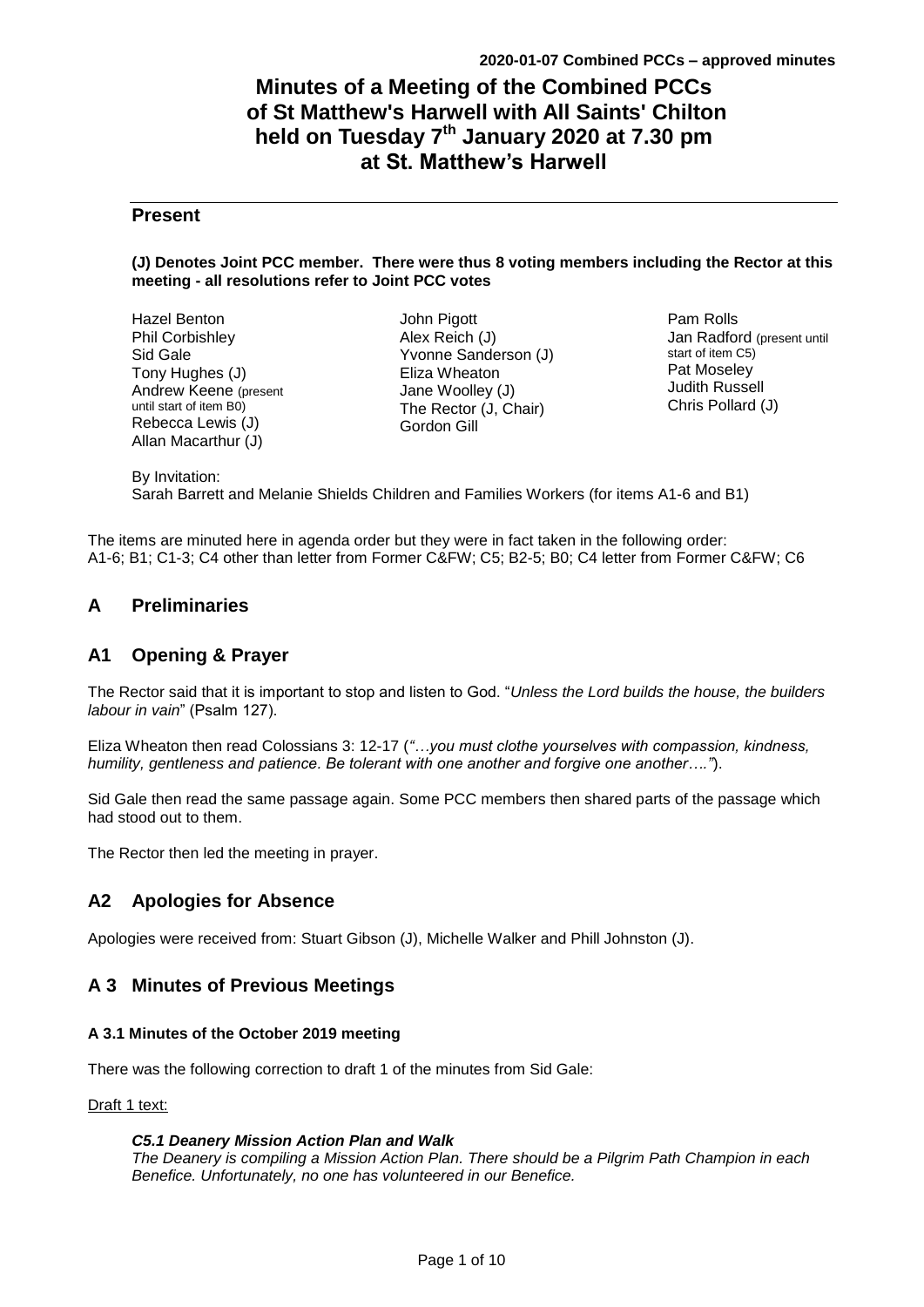*A trial walk as part of the Wallingford Deanery Pilgrim Path Walks, based on a scheme devised by Chipping Norton Deanery, intending to foster contact between the various parishes of the Deanery, was planned for mid-August, but the weather was too hot and it has been scheduled for mid-November. It will be a circular walk from St. Mary's Church Wallingford to St. Mary's Church Cholsey and back. It will be advertised in the notice sheets. It is the first time the walk has been more widely publicized.*

#### Amended to:

#### *C5.1 Deanery Mission Action Plan and Walk*

*The Deanery is compiling a Mission Action Plan.* 

*A trial walk as part of the Wallingford Deanery Pilgrim Path Walks, based on a scheme devised by Chipping Norton Deanery, intending to foster contact between the various parishes of the Deanery, was planned for mid-August, but the weather was too hot and it has been scheduled for mid-November. It will be a circular walk from St. Mary's Church Wallingford to St. Mary's Church Cholsey and back. It will be advertised in the notice sheets. It is the first time the walk has been more widely publicized.*

*There should be a Pilgrim Path Champion in each Benefice, to promote the walks. Unfortunately, no one has volunteered in our Benefice.*

**The Minutes were then approved.** On approval the minutes were signed by the Rector.

### **A4 Actions / Matters arising**

Paper S refers, reproduced here with updates:

#### **FROM OCTOBER 2018 MEETING:**

#### **ITEM B 5 Worship Services**

**Action:** Combined PCC Secretary to add "Review of Worship Services" to October 2019 Agenda **Status:** Deferred to April 2020 meeting.

#### **FROM APRIL 2019 MEETING:**

#### **ITEM B 2.4.3 Didcot Emergency Foodbank**

#### **Heading 2: Response to Emergency Appeals heading**

**Action:** World Mission Group to consider giving to disaster appeals and restricted giving to World Mission **Status:** Deferred to April 2020 Meeting

#### **FROM THE JULY 2019 MEETING**

### **ITEM B 2.4.2. CAP Centre**

**Action:** Rector to circulate CAP Centre Accounts **Status: Not yet done Action:** Rector to discuss SOFEA Oxford with Liz Roberts and Sue Bright **Status: Not yet done** 

#### **ITEM B 4.2 Proposed Albania Partnership**

**Action:** World Mission Group to submit a paper on the proposal to support the Mission in Shkoze to the October Combined PCC meeting

**Status:** Ongoing giving included in WMG paper for October 2019 CPCC meeting. Capital support (e.g. for a new church premises) deferred to April 2020 meeting

#### **ITEM C 1.3 Annual Re-Adoption of Data Protection Policy**

**Action:** Rector and Church Administrator to adapt policy in discussion with Chris Pollard. **Status: Ongoing** 

**Update:** Deferred to April 2020 meeting.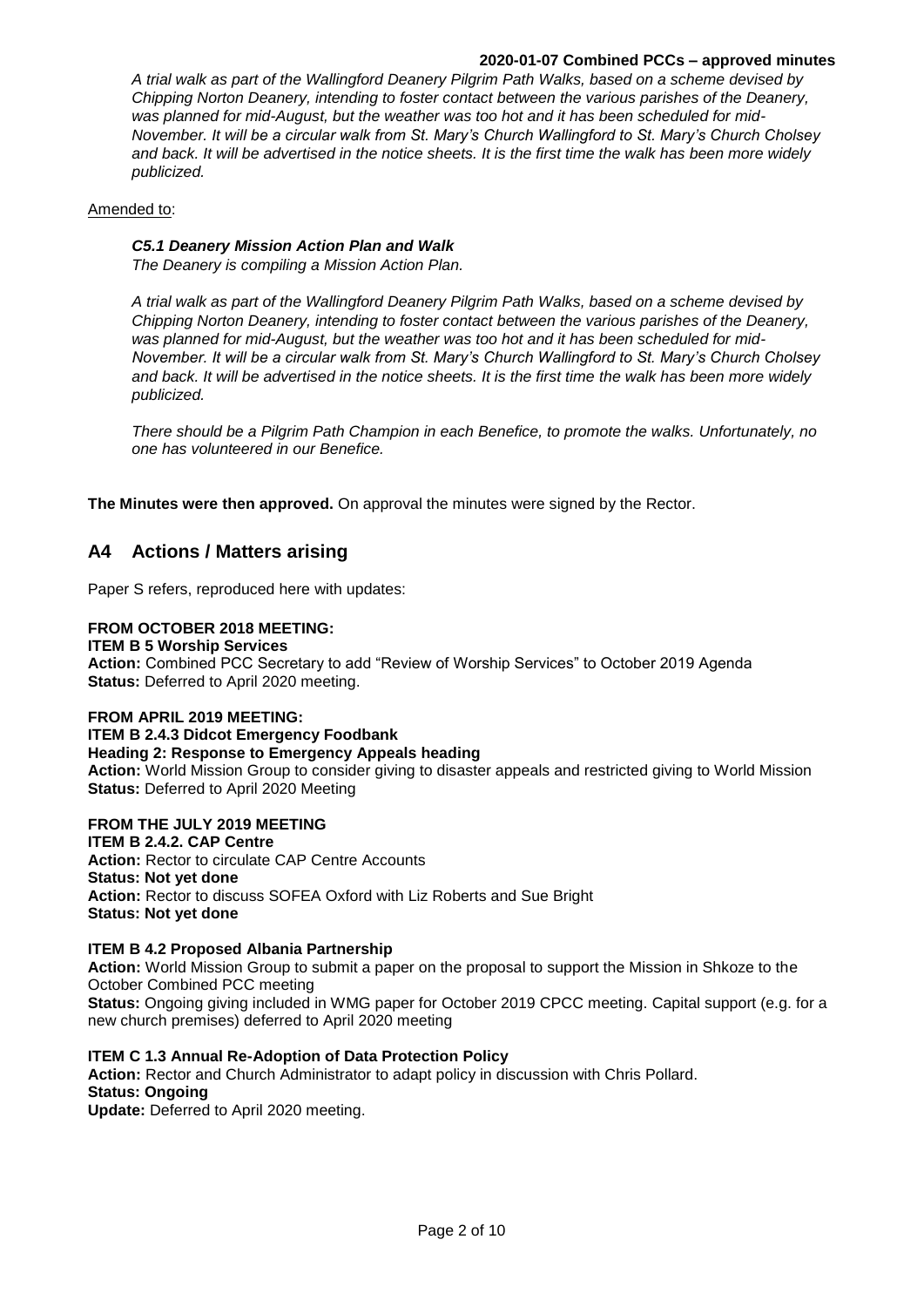#### **ITEM C 2.4 Children and Families Worker (CFW) Funding**

**Action:** Rector to inform Children and Families' Workers of CPCC decision and schedule vision and funding discussions between now and early 2020 **Status:** In Hand – can now be removed from actions list

#### **ITEM C 4.4 PCC and SLT Away Day**

**Action:** Rector to conduct Doodle poll of PCC members for availability and select the best date. **Update:** Date is Saturday 1 February 2020, Centre for Reflection at Aston Tirrold **Status**: Done – can now be removed from actions list

#### **FROM OCTOBER 2019 MEETING:**

**ITEM C 3.1 Safeguarding Update and Plans** 

**Action:** Jane Woolley to check all PCC members have up to date DBS checks **Status:** Done - Safeguarding Officers have in hand – can now be removed from actions list

### **A5 Annual Agenda Setting and Summer Term Priorities**

Paper K refers.

The Rector explained that one of the purposes of Paper K is to ensure that the PCCs had properly examined which annual items of business will be covered at which meetings.

Hazel Benton asked what the "staffing review" in July means. The Rector explained that this is there to check that we are doing everything we should be doing in relation to paid staff employed by the PCC e.g. that they have had an annual performance review. July was a light month for annual business and so the Rector put this item in the schedule for then.

The Employment Committee is mentioned in Paper K. Hazel Benton clarified that the Employment Committee is concerned only with paid staff employed by the PCC (i.e. not with clergy or volunteers). The Rector acknowledged this.

### **A6 Other Joint Issues**

There were none.

### **B Mission Strands**

#### **B 0 2020 Vision**

The Rector reminded PCC members that our churches have been using two resources to help define the church vision. A small group of PCC and SLT members is participating in the Lead Academy scheme. We have also been using the Parish Planning Toolkit provided by the Diocese in PCC and SLT meetings.

The first step is to examine what is going well in our churches. There has been a reasonable amount of consensus on that. The next step is to seek a vision for the future. The Diocesan tool calls this 'dream dreams'. The Lead Academy calls it the 'Merlin Process'.

The plan is for PCC and SLT members to look at where we might take things in the future at the Away Day on 1 February.

The Rector posed the question of whether, how and when we engage the wider church membership in either of the above two steps?

There was a strong consensus that the wider church membership needs to be asked for their input.

PCC members debated whether it would be better for to ask church members for independent input, or to ask them to comment on provisional priorities identified by PCC and SLT members. The conclusion was to seek independent input, and before the away day on 1 February.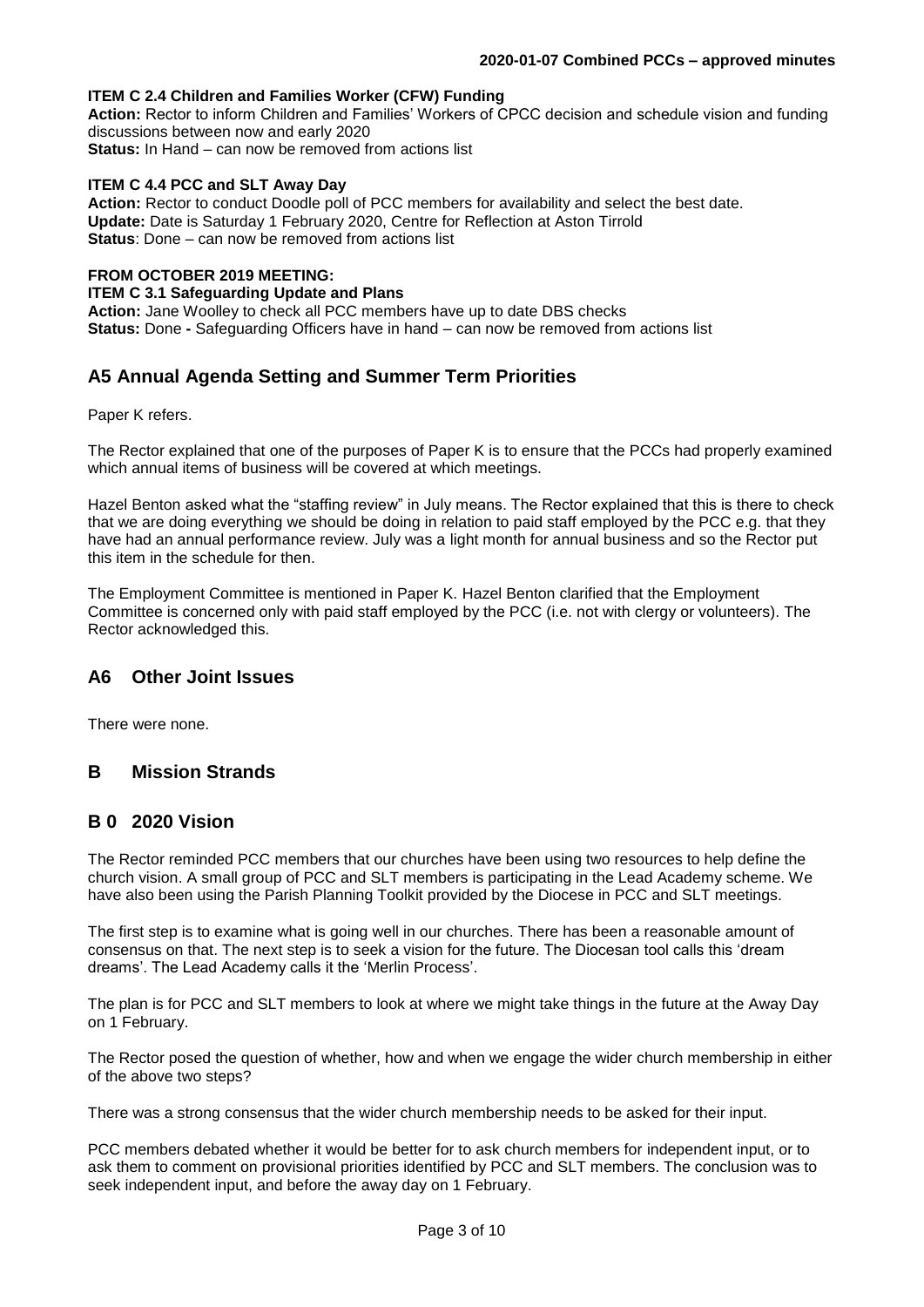PCC members then debated the most effective format for seeking input from the wider church membership. It was agreed that discussions in groups would be the best format. It was agreed that this would be arranged on 2 occasions – one via a relatively brief session during the main Sunday morning services on 26 January<sup>1</sup> and another via a more detailed session on a Thursday evening in January.

Gordon Gill suggested that it might be helpful to use the video on the Parish Planning Toolkit website during the sessions. Hazel Benton pointed out that there needs to be plenty of advanced publicity of the sessions.

**Action: Jonathan Mobey** to arrange and publicise the wider church membership input sessions for the 2020 vision

The Rector said that unfortunately there was no time to discuss the Development Fund or the youth/secondary schools work at this meeting. So these items are deferred to the April 2020 meeting.

### **B 1 Children, Youth and Families**

#### **B 1.1 Update and Plans**

Papers O refers. This was a review of existing activity in 2019 and of ideas for possible developments in 2020. Sarah Barrett clarified that the ideas for 2020 are not listed in any order of priority, although she emphasised the Saturday dads' group as something the C&FWs are particularly keen to action.

Sarah Barrett also mentioned that Debra Dewhurst had organised Advent Doors in 2019 and is willing to do so again. This freed up considerable C&FW time, which can then be allocated to new initiatives and developments. Sarah also explained that the intended approach, where possible, is for the C&FW to facilitate volunteers to oversee and/or help run such activities rather than doing all the work themselves.

Sarah Barrett also corrected the following sentence in Paper 0:

Currently says:

*Holiday Club 2019 will be held from Monday 27th July to Friday 31st August at Harwell School.* 

#### Should say:

*Holiday Club 2020 will be held from Monday 27th July to Friday 31st July at Harwell School*.

A PCC member asked if there are any plans to increase the frequency of Pebbles Family Service to more often than once a month. Sarah Barrett said no, not at the moment. Sarah then posed the question: should we do so? The PCC member noted that attendance at Pebbles Family Service has been increasing whereas attendance at other Sunday morning services is gradually declining. The Rector commented that attendance at Pebbles Family Service might decrease if its frequency is increased. However, it is something to think about.

Various PCC members relayed examples of successful examples of temporary physical 'installations' in churches in engaging children. Examples given were of 'through the keyhole' or 'through the window' installations which creatively introduced children to the Christmas story; to the Easter story; and to help children to make a personal decision of faith. It was suggested to the C&FWs that this is another idea they could consider.

### **B 2 Evangelism and Discipleship of Adults**

#### **B 2.1 Home Groups**

l

There was nothing specific to report.

 $1$  This session did not in fact take place during services on 26 January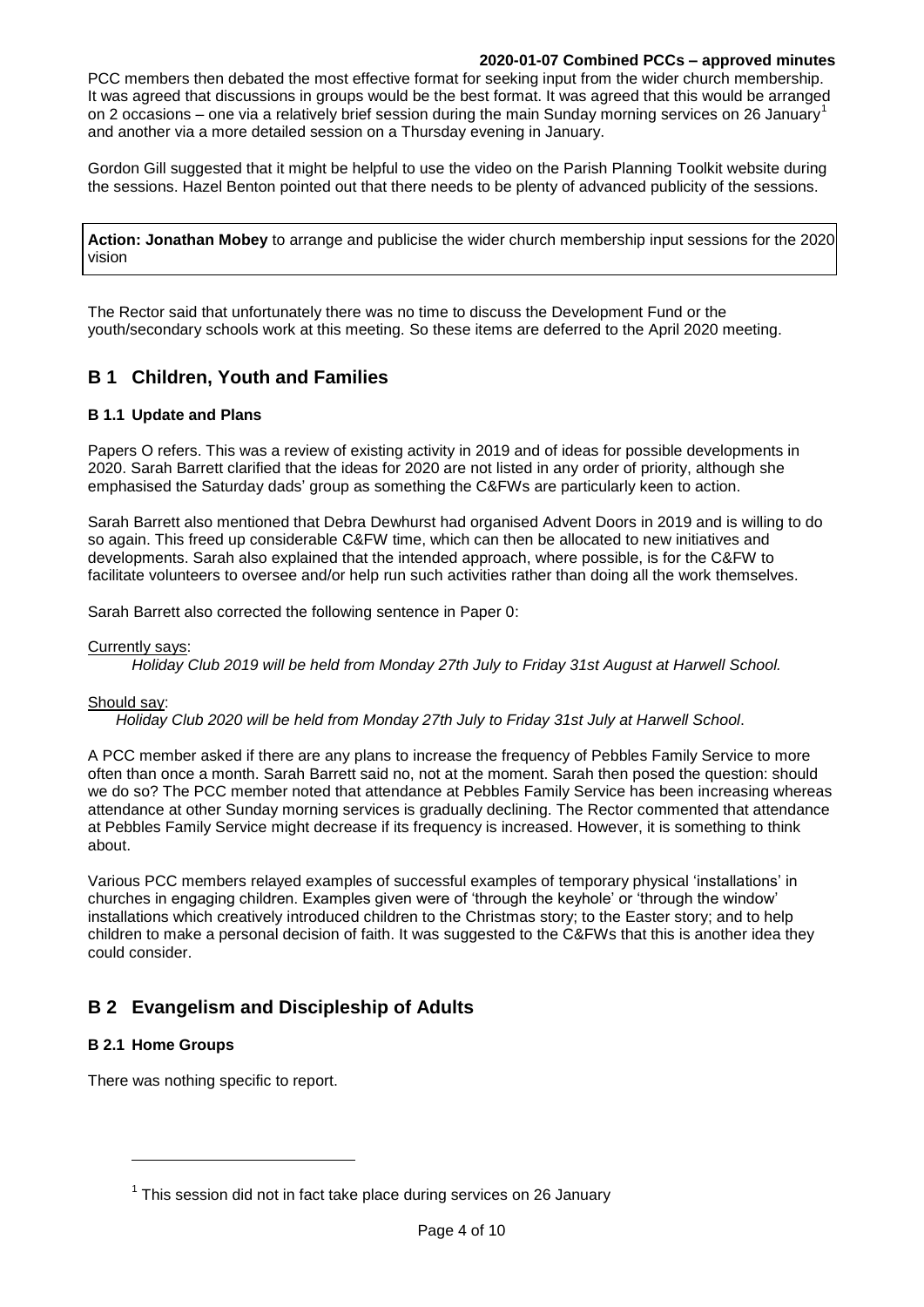#### **B 2.2 Advent Central**

The Rector reported that this had gone well, with about 20 attendees. The Rector asked if PCC members thought that it would be good to repeat Lent Central in 2020. Various PCC members said that they were keen to attend personally, and the Rector confirmed that he thought that the event was a good idea. Hazel Benton requested that the dates be publicised as early as possible.

#### **B 2.3 Baptisms, Weddings and Funerals**

Paper C was noted. John Pigott queried whether the number of interments of ashes in Chilton in 2019 should read 2 not 1.

**Action: Jonathan Mobey** to check the number of interment of ashes in Chilton in 2019

#### **B 2.4 Alpha and Christianity Explored**

The Rector reported that there are 3 more sessions to go on the current Alpha course. The course has 4 attendees. There is no Alpha course planned for the coming term as yet, but he is always happy to respond to demand.

The Rector reported that Esther Corbishley is hosting a daytime Christianity Explored course, following on from a daytime Alpha course.

#### **B 2.4 Responding to Financial Need**

#### **B 2.4.1 Christians Against Poverty (CAP) Money Courses**

Sid Gale reported that there was a meeting earlier today with the Turning Point charity in Didcot who approached us. This charity helps recovering alcoholics and drug addicts. They are keen for us to put on a course for their clients, with some dates in February discussed. PCC members were very encouraged by this.

#### **B 2.4.2 CAP Centre**

The Rector reported that Naomi Gibson is taking up the part time administrator post supporting the CAP Centre.

#### **B 2.4.3 Didcot Emergency Foodbank**

There was nothing specific to report.

#### **B 2.5 Social and Community**

Yvonne Sanderson relayed that she is trying to organise a planning meeting to discuss a schedule of social and community events for 2020.

The Rector reported that 32 people had attended the 'Christmas Together' event at St Matthew's Church Hall, 28 of whom were 'guests'. Sid Gale reported that ASDA had kindly donated £900 to cover the costs. PCC members were very encouraged by this. Next year, the plan is to hold the event in Chilton Village Hall. The Rector thanked Sid and Alison Gale for their work in organising and running this event.

### **B 3 Pastoral Care**

Paper P refers.

Pam Rolls highlighted the need for more members of the Pastoral Care team in Harwell, particularly given the growth in population. Pam said that she had a few ideas of people she could approach about this. The Rector thanked Pam Rolls and others involved for their work.

Tony Hughes highlighted the lack of a leader for the Pastoral Care team in Harwell for quite some time now. Tony said that it is quite a challenge to find the right person because they need to have particular qualities.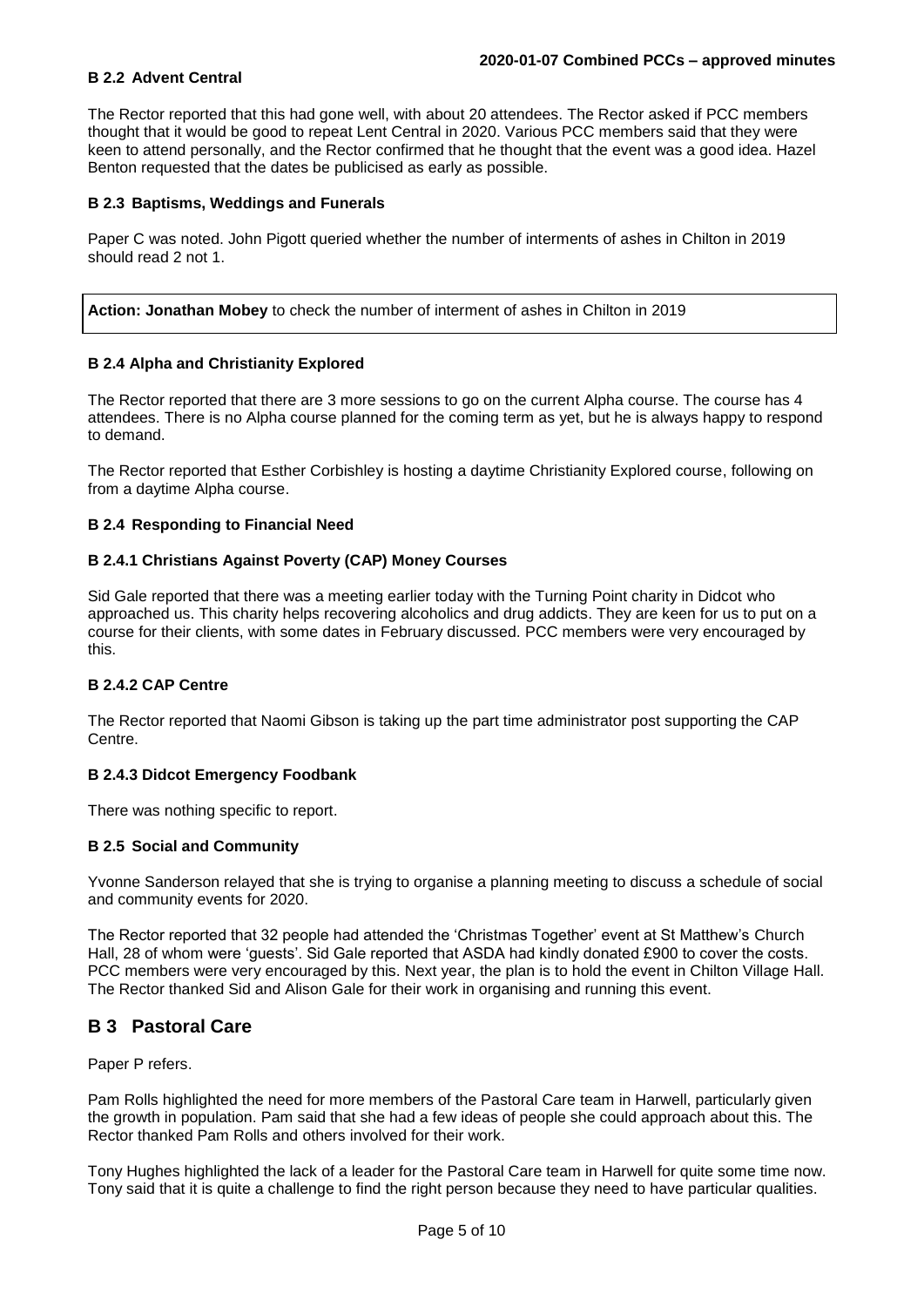Pam Rolls said that she had sounded out one or two people about the leadership role, but to no avail so far. Pam said that she would welcome suggestions of people who might be suitable.

Pam Rolls relayed that in Chilton there is a Pastoral Care team of 6 people, led by Audrey Slater. They meet every 6 weeks to share their experiences and to be accountable to each other, to pray and to review who is in need of a visit.

### **B 4 World Mission**

The Rector reported that a representative from The Leprosy Mission would be speaking at Sunday services the coming Sunday.

### **B 5 Worship Services**

Papers H and I refer. These report Sunday service attendance statistics and trends. The Rector said that these statistics are relevant to the church vision and strategy.

The trend is a gradual decline in attendance – apart from in Chilton if you add in the fresh expressions monthly Pebbles Family Service.

The Rector pointed out that Sunday service attendance only tells us so much because services are just one aspect of what the churches do.

The Rector remarked that the downward trend in Sunday service attendance figures could relate to the frequency of attendance as opposed to the number of individuals who attend fairly regularly.

The Rector asked if PCC members had any questions or points of clarification. Allan Macarthur commented that he thought we might now do fewer 'big' Sunday services than we used to (e.g. fewer Scout parade services). He wondered if this was impacting the averages. The Rector said that he had examined this by experimenting with taking out the All Age service data. He found that the downward trend was still the same.

The Rector commented that we could also think about Sunday service attendance in population percentage terms. With the recent housing developments in and near the villages, this percentage will definitely have declined. Phil Corbishley speculated that this might be a reflection of the younger age of residents in new developments. In support of this, Gordon Gill relayed that the average Great Western Park resident is in their thirties.

Tony Hughes reminded PCC members that some years ago the PCC had also tried to look at overall attendance at Sunday services by Harwell residents via estimating the number who regularly attend churches other than ours. At the time, this was estimated to be about 20-30 people. This is a difficult estimate to make, but should be at least noted as an element of the local Christian community.

The Rector invited PCC members to contact him if there are specific questions about the data that they would like him to investigate.

### **C 1 Communications and Operations**

#### **C 1.1 Update and Plans**

Paper A refers.

A PCC member asked whether it might be possible for the workload of organising local church administrator meetings to be shared out across the participants rather than our Administrator doing all of it. Other PCC members mentioned the benefit that supporting this kind of network can bring to lone workers such as Administrators.

The Rector said that he would discuss with the Administrator how much time is involved and whether it needs modifying.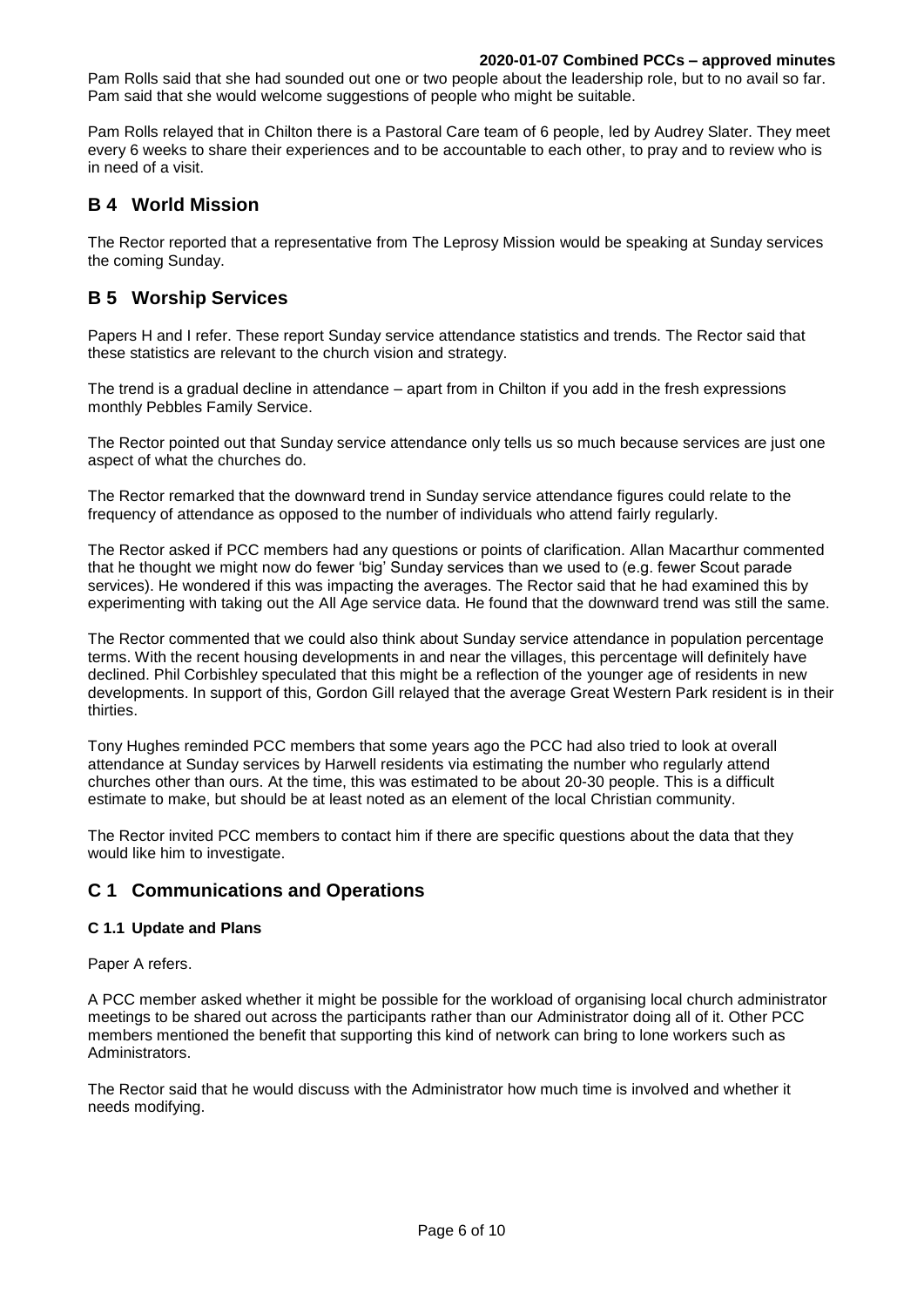#### **C 1.2 General Data Protection Regulation**

The Rector explained that work is in progress to draw up a Data Protection Policy for approval by the Joint PCC. Chris Pollard, the Rector and the Administrator have been working on this. The aim is to have it ready before the Administrator goes on maternity leave i.e. by the beginning of April – which also happens to be around the date of the next Combined PCC meeting.

The Rector reported a minor breach of data protection recently whereby a text message to Advent Door hosts went to an unintended recipient in the Midlands and they complained. This was because one of the hosts made a typographical error when they supplied their mobile phone number. An apology has been made to the unintended recipient.

### **C 2 Stewardship and Finances**

#### **C 2.1 Fundraising strategy**

There are various things that we need to fundraise for in 2020 – essentially (without taking account of new projects/commitments) these are:

- An increase in general giving
- CAP centre (in particular All Saints' contribution)
- C&FW contract Jan 2021 Dec 2025
- Roof repairs (St Matthew's only)

Paper M lists the sums involved, the audience(s) and suggested timings. As there are several things we need to fundraise for, it is important to have an overall plan.

The issues involved were then discussed at length. Points made included:

- General giving this is the longest running shortfall that we have, and potentially the most serious
- Fundraising for specific things which people are motivated to support (e.g. C&FW post) is often easier than 'general' fundraising
- We cannot fundraise for everything we need via specific 'inspiring' campaigns. General giving is needed to cover mundane things such as heating and insurance costs
- We do not need to restrict fundraising amongst the congregation for our CAP Centre contribution to just All Saints'. There would be no harm in running it across both congregations
- People in the wider community might be willing to donate to a CAP Centre fund. Many people value the work of Debt Centres
- General fundraising and donations for the C&FW post are really for 'internal' audiences only. CAP and roof repairs are of interest to wider audiences
- The timetable currently suggests concentrating the fundraising in January-April 2020. Could we spread it out more?
- It might be advantageous to concentrate the fundraising early in the year so that we can communicate everything that we need to raise funds for in 2020 in one hit. This could avoid annoying people with a stream of apparently never ending requests throughout the year.
- We need to know sooner rather than later if we can raise funds for the C&FW contract extension so that we can let the current C&FWs know where they stand
- We managed to raise the money for the current C&FW contract fairly easily, so it is likely that we will be able to do so again – in which case the PCCs could underwrite the cost in the first instance. This reduces the time pressure
- We could contact existing donors to the C&FW post now and ask if they are willing to continue
- We should check with the current C&FWs to see if they would wish to continue beyond the end of the current 3 year contract. If not, we would need to advertise the post this autumn
- The St Matthew's roof repairs could be funded initially from reserves with an appeal later to offset against that
- Some people have told one of the churchwardens that they would be willing to donate to a roof repair fund provided the repair is **not** using lead. So it would be better to know if we have permission to use a lead substitute before launching an appeal. It will be a good while before we know whether we will be permitted to use a lead substitute.
- We need to constantly encourage general giving as both churches are running on a deficit budget. However, this could take place later in the year
- There is a CAP celebration service planned for the beginning of March so it might be good to plan fundraising to coincide with that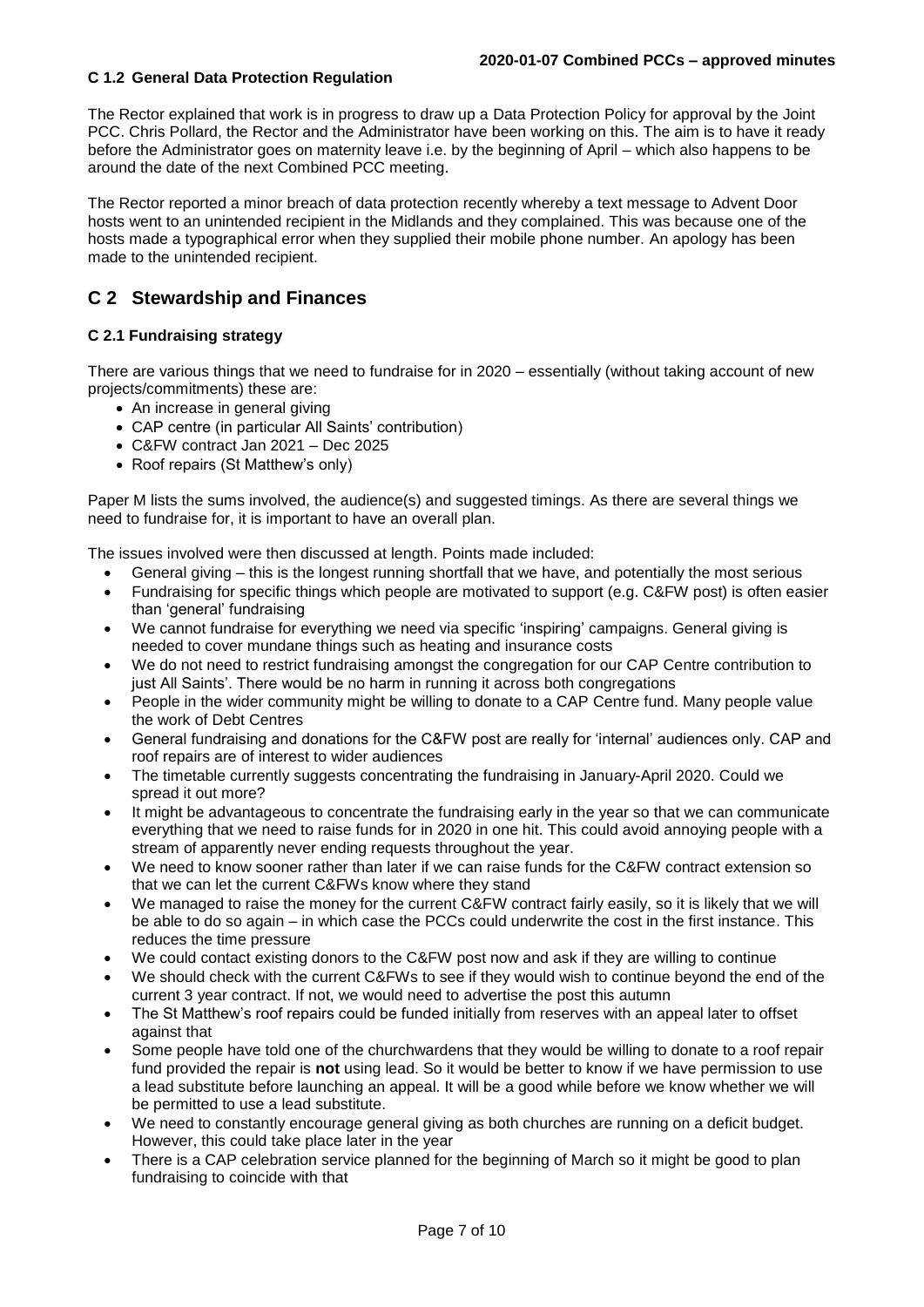- It would be good to review the scope for a Friends scheme at All Saints', and whether the St Matthew's Friends scheme could now be widened beyond the 'Harwell' families in the USA
- Whether general giving might be bolstered by introducing hand held card terminals into some services. Only those not participating in a regular giving scheme would need to use it. Each PCC needs to decide if it wants to have a terminal in use during services and how the logistics will be handled
- Whether there is a more effective way to promote general giving than just standing up at the front and asking the congregation to review their giving
- Whether it's realistic to ask people to give more, given the pressure on incomes
- Whether we could promote the Parish Giving Scheme more at All Saints'
- Whether we know how effective past stewardship campaigns have been

Action: **Jonathan Mobey** agreed to co-ordinate the following approaches:

#### **CAP**

Audiences: Congregations of both parishes plus wider community Timing: Wider community - January. Congregations – around the CAP celebration service in March

#### **Roof repairs at St Matthew's**

Audiences: Wider community plus Friends of St Matthew's in the USA plus St Matthew's congregation Timing: Wait until there is a clear decision about whether we can use a lead substitute

#### **C&FW contract**

Audiences: Congregations of both parishes Timing: Existing donors – January; See what the shortfall is. Then appeal to wider congregations if necessary in April/May

#### **General giving**

Audiences: Congregations of both parishes

Timing: Incorporate gentle references into services. Presentation by Treasurers in run up to Annual Meetings. Review in the autumn

### **C 3 Safeguarding**

#### **C 3.1 Update and Plans**

Papers F and G were noted.

### **C 4 Staffing and Leadership**

#### **C 4.1 Update and Plans**

The Rector reported that James Durbin (army chaplain) has been preaching and leading on occasion. However he might be moving away towards the end of 2020.

Pam Rolls mentioned that Eliza Wheaton has preached a couple of times and the congregation's reaction was very encouraging.

#### **C 4.2 Employment Committee**

Hazel Benton reported that the Employment Committee has not met recently because it has not needed to.

Hazel Benton reminded PCC members that the PCCs have agreed to award the C&FWs and the Administrator an annual pay rise in January, subject to satisfactory performance. This is awaiting the publication of CPI data on 15 January in order to calculate it.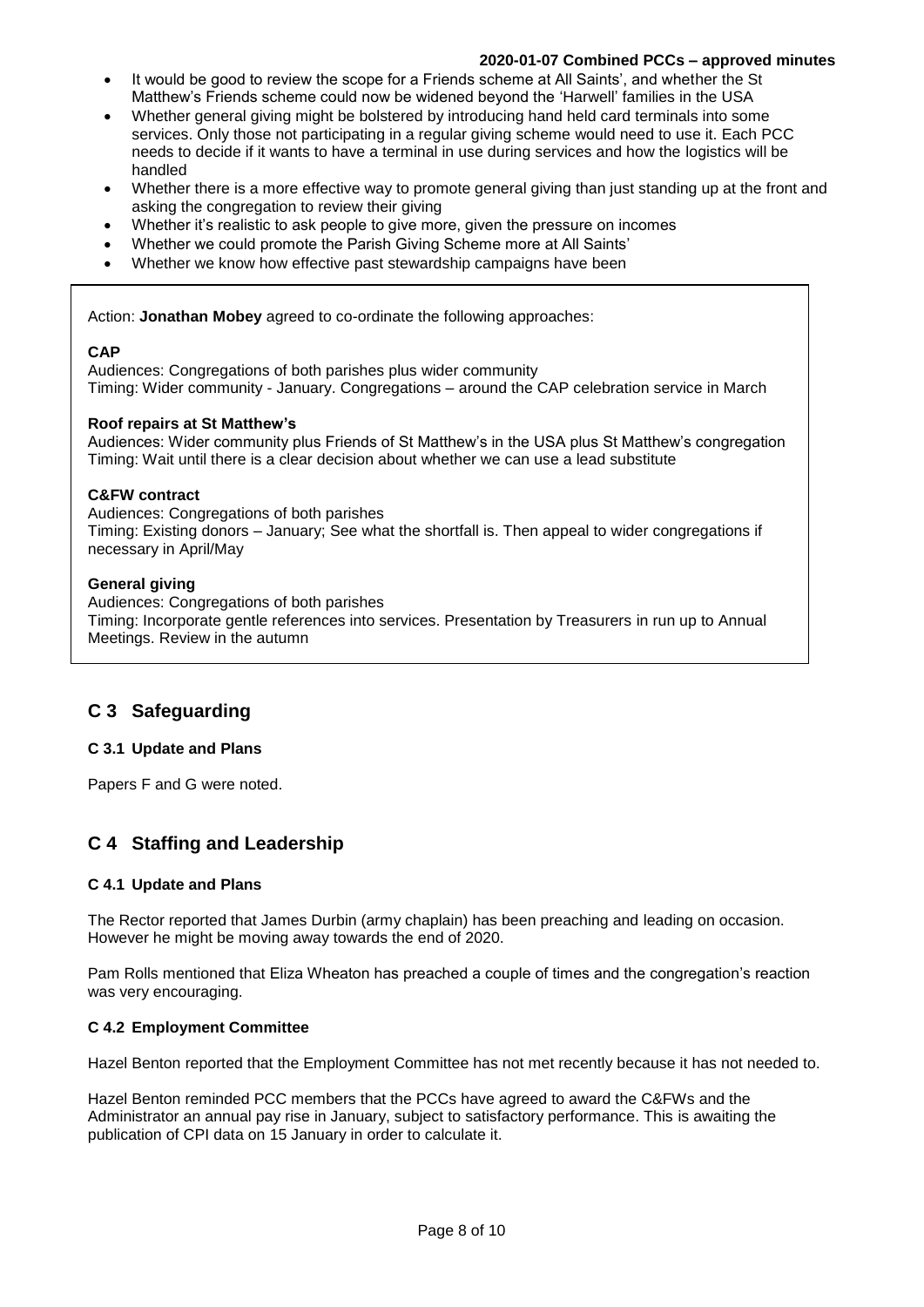Paper J refers.

Hazel Benton reported that the Employment Committee has agreed with the Rector that the Committee will update the Administrator's job description, person specification and job advert in readiness for recruiting cover for Vicky Johnston's maternity leave.

The Rector confirmed that the plan is for the Rector and churchwardens to shortlist and interview the candidates.

| <b>Resolution</b> | To approve the process for appointing maternity cover for the post of<br>Church Administrator as described in Paper J |                 |                     |                       |              |
|-------------------|-----------------------------------------------------------------------------------------------------------------------|-----------------|---------------------|-----------------------|--------------|
| <b>Proposed</b>   | ony<br>Hughes                                                                                                         | <b>Seconded</b> | Yvonne<br>Sanderson | Passed by<br>the JPCC | Unanimously. |

Alex Reich raised the issue of maternity pay for Vicky Johnston and whether we could afford to supplement statutory maternity pay. PCC members agreed to note for now the desirability of this suggestion and to review the matter at the next Combined PCC meeting in July.

#### **C 4.4 Letter from former Children & Families Worker**

This item is covered via a separate confidential minute.

#### **C 5 Wider Church**

#### **C 5.1 Deanery and Diocesan Synod**

There was nothing to report on this.

#### **C 5.2 Common Vision Conference**

There was nothing to report on this.

#### **C 5.3 Great Western Park and Valley Park**

Papers B and D refer.

The Rector explained that these papers are to raise awareness with PCC members of issues being discussed by the Rector with relevant parties about the future of Great Western Park and Valley Park in ecclesiastical parish terms. It is possible that it might be best for Great Western Park to become a parish in its own right. A similar question will arise about Valley Park in due course. There is then the question of how that parish/those parishes would then relate to other parishes in the area.

Gordon Gill clarified that there will be no new church buildings on these housing estates. Congregations will use non-ecclesiastical public buildings instead.

It was agreed to defer any further discussion until we are asked to comment on some specific options, or to make a decision of some kind.

#### **C6 Any Other Business**

#### **C 6.1 Thanks for Gifts to Clergy**

Papers L, N, Q, R & T were noted.